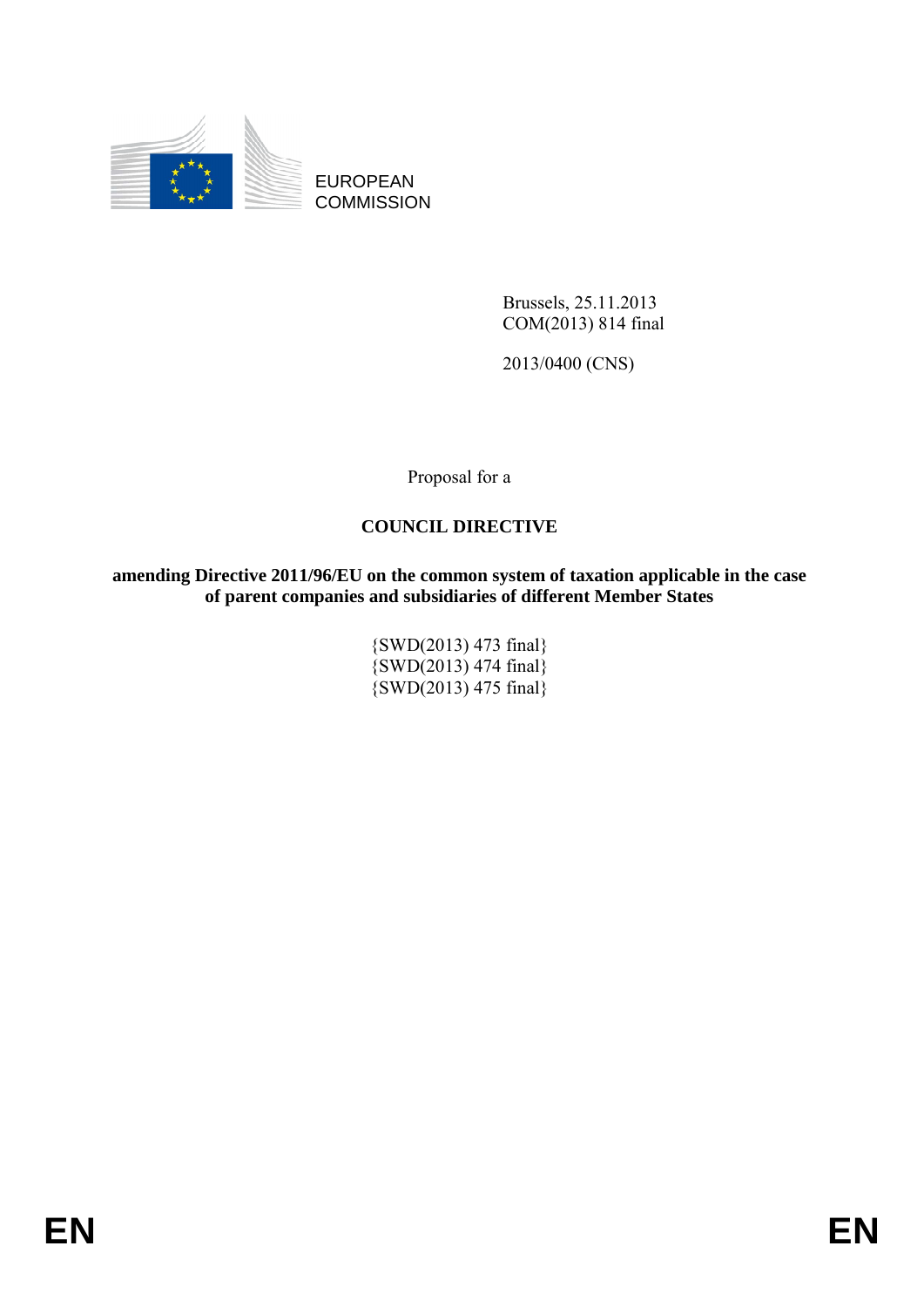# **EXPLANATORY MEMORANDUM**

# **1. CONTEXT OF THE PROPOSAL**

The issue of corporate base erosion is very high in the political agenda of many EU and non-EU countries and has been on the agenda of recent  $G20$  and  $G8$  meetings<sup>1</sup>; the OECD is currently undertaking work on base erosion and profit shifting ('BEPS') which is widely welcomed<sup>2</sup>.

Double non-taxation is one of the key EU areas for urgent and coordinated action: it forms part of an on-going effort to improving the proper functioning of the Internal Market, by closing tax loopholes generated by exploiting the differences in national tax systems. Double non-taxation deprives Member States of significant revenues and creates unfair competition between businesses in the Single Market.

A specific example of double non-taxation was identified in 2009 in the Business Code of Conduct Group<sup>3</sup> concerning certain financial hybrid mismatches. Responses to the  $2012$ Commission public consultation on double non-taxation<sup>4</sup> had agreed in general such mismatches were undesirable.

Hybrid loans arrangements are financial instruments that have characteristics of both debt and equity. Due to different tax qualifications given by Member States to hybrid loans (debt or equity), payments under a cross border hybrid loan are treated as a tax deductible expense in one Member State (the Member State of the payer) and as a tax exempt distribution of profits in the other Member State (the Member State of the payee), thus resulting in an unintended double non-taxation.

To solve the issue, the Code of Conduct Group agreed guidance according to which the recipient Member State should follow the tax qualification given to hybrid loans payments by the source Member State (i.e. no tax exemption should be granted for hybrid loan payments that are deductible in the source Member State) $5$ .

However, the solution agreed by the Code of Conduct Group cannot be safely implemented under directive 2011/96, as amended by reason of the accession of the Republic of Croatia<sup>7</sup>, on the common system of taxation applicable in the case of parent companies and subsidiaries of different Member States (Parent-Subsidiary Directive – 'PSD'). In the PSD, subject to various eligibility conditions, Member States are obliged to exempt from taxation (or to grant

 $\frac{1}{1}$  Final declarations of the G20 leaders' meeting of 18-19 June 2012; Communiqué of G20 finance ministers and central bankers governors' meeting of 5-6 November 2012, of 15-16 February 2013 and of 18-19 April 2013; Joint Statement by UK's chancellor of exchequer and Germany's finance minister on the margin of the G20 meeting in November 2012; Communiqué of G8 leaders' summit of 17-18  $\frac{\text{June } 2013.}{\text{On } 2013.}$ 

OECD, Addressing Base Erosion and Profit Shifting, 2013

<sup>3</sup> The Code of Conduct on business taxation was set out in the conclusions of the Council of Economics and Finance Ministers (ECOFIN) of 1 December 1997.

On 29 February 2012 the Commission launched a fact-finding consultation on double non-taxation and its potential impact on the Internal Market.

 <sup>&</sup>quot;In as far as payments under a hybrid loan arrangement are qualified as a tax deductible expense for the debtor in the arrangement, Member States shall not exempt such payments as profit distributions under a participation exemption" (Report of the Code of Conduct Group of 25 May 2010 (doc. 10033/10, FISC 47), par. 31).

Council Directive 2011/96/EU of 30 November 2011 on the common system of taxation applicable in the case of parent companies and subsidiaries of different member States (recast) (OJ L 345,  $29.12.2011, p. 8$ ).

Council Directive 2013/13/EU of 13 May 2013 adapting certain directives in the fields of taxation, by reason of the access of the Republic of Croatia (OJ L 141, 28.5.2013, p.30).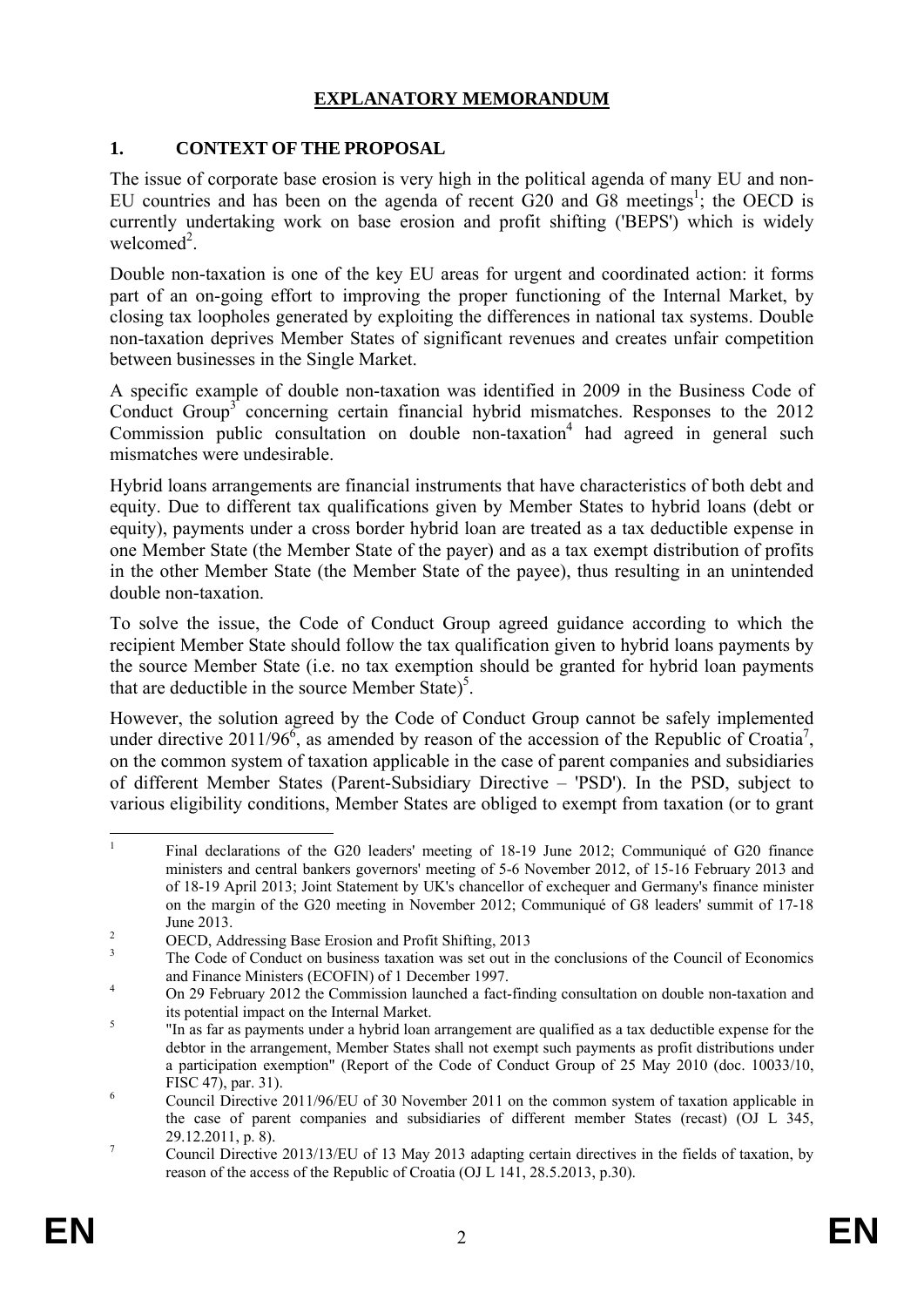credit for the taxation occurred abroad) profit distributions received by parent companies from subsidiaries of another Member State. This is the case even if the profit distribution has been treated as a tax deductible payment in the Member State where the paying subsidiary is resident.

Both the European Council, in its March 2012 conclusions, and the European Parliament, in its resolution of 19 April 2012, have stressed the need to develop concrete ways to improve the fight against tax fraud and tax evasion. The European Parliament called for a review of the PSD in order to eliminate evasion via hybrid financial instruments in the EU.

The Action Plan to strengthen the fight against tax fraud and tax evasion adopted by the Commission on 6 December 2012<sup>8</sup> identifies tackling mismatches between tax systems as one of the actions to be undertaken in the short term (in 2013). In this respect, the Action Plan states *"Detailed discussion with Member States have shown that in a specific case an agreed solution cannot be achieved without a legislative amendment of the Parent Subsidiary directive. The objective will be to ensure that the application of the directive does not inadvertently prevent effective action against double non-taxation in the area of hybrid loan structures".* 

The Action Plan also announced a review of anti-abuse provisions in the corporate tax directives, including PSD, with a view to implement the principles underlying its Recommendation on aggressive tax planning<sup>9</sup>. In the Recommendation it is recommended that Member States adopt a general anti-abuse rule ('GAAR') to counteract aggressive tax planning practices.

Although the current PSD contains an anti-abuse clause, this lacks clarity and potentially creates confusion. The inclusion of the more comprehensive GAAR, adapted to the specifics of the Parent Subsidiary, along the principles indicated by the Recommendation on aggressive tax planning would remove these difficulties and would improve the efficiency of measures taken at national level to counter international tax avoidance, while enhancing coordinated actions by Member States and ensuring compliance with Treaty Freedoms, as interpreted by the Court of Justice of the European Union ('CJEU').

On 21 May 2013, the European Parliament adopted a resolution<sup>10</sup> whereby it urged the Member States to embrace the Commission's Action Plan and fully implement the Recommendation on aggressive tax planning. The European Parliament also called on the Commission to address specifically the problem of hybrid mismatches between the different tax systems used in the Member States, as well as to present in 2013 a proposal for the revision of the PSD with a view to revise the anti-abuse clause and to eliminate double nontaxation in the EU as facilitated by hybrid arrangements.

In its conclusions of 22 May 2013, the European Council noted the Commission's intention to present a proposal before the end of the year for the revision of the 'parent/subsidiary' **Directive** 

# **2. RESULTS OF CONSULTATIONS WITH THE INTERESTED PARTIES AND IMPACT ASSESSMENTS**

In addition to the consultation work done within the context of the Code of Conduct Group and the public consultation launched by the Commission on double non-taxation in 2012 (see

 $\frac{1}{8}$ COM (2012)722.

<sup>9</sup>  $\frac{9}{10}$  C(2012)8806.

<sup>10</sup> European Parliament resolution of 21 May 2013 on Fight against Tax Fraud, Tax Evasion and Tax Havens (2013/2060(INI)).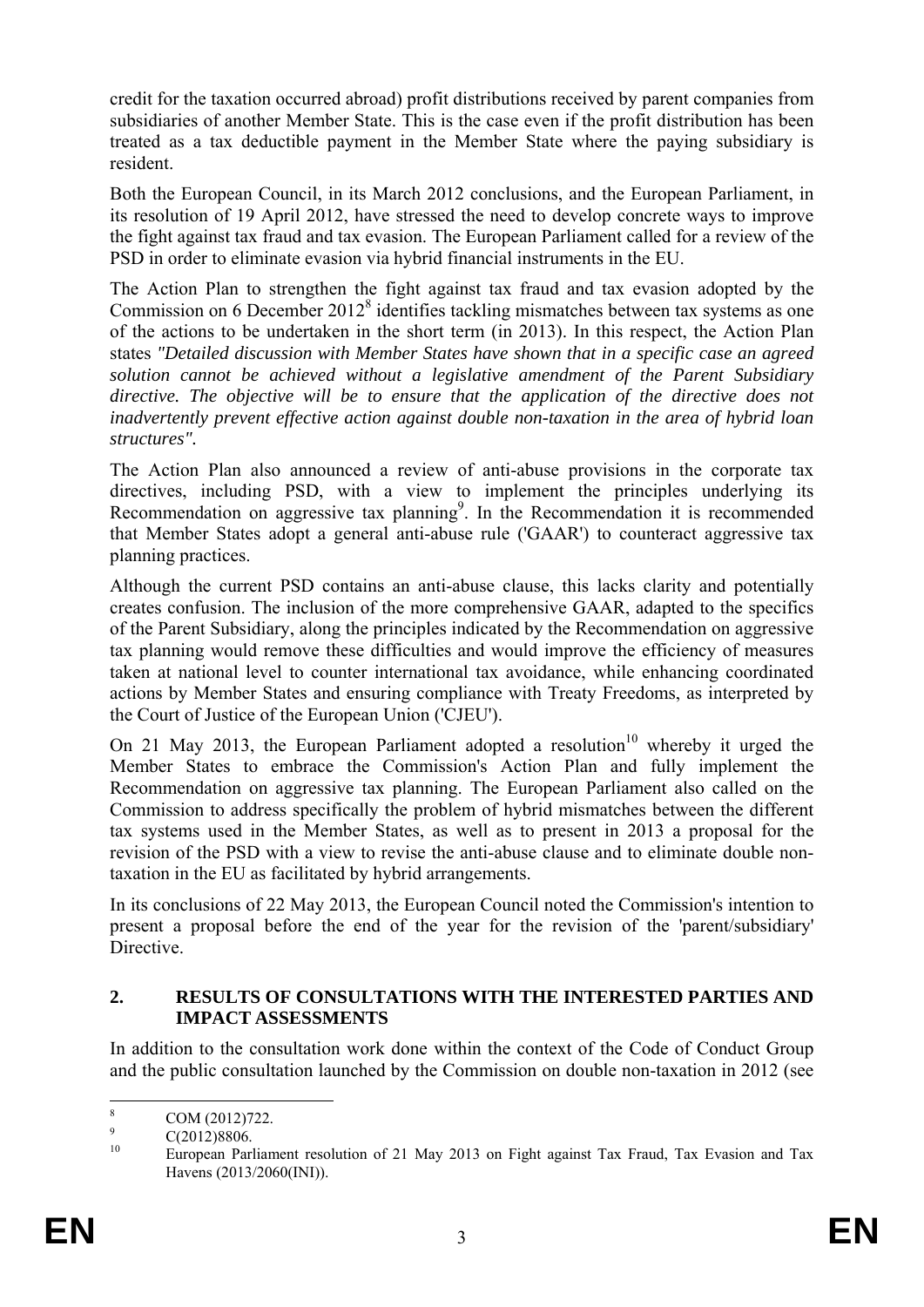above under item 1), the Commission held technical meetings with Member States and with stakeholders in April 2013.

# **Impact Assessment**

An Impact Assessment on amending the PSD has been prepared. The impact assessment looks at different options for amending the PSD which are compared with the 'no action' or 'status quo' scenario.

It was found that counteracting double non-taxation deriving from hybrid financial arrangements and aggressive tax planning will have a positive impact on the tax revenue of Member States otherwise affected from the overall reduction of taxes paid by the parties involved and by the additional tax deductions of the costs for tax planning and relevant arrangements. It was not possible in the impact assessment to quantify the benefits of the preferred amendments. However, the figures involved are not crucial in the decision to fight hybrid financial arrangements and tax abuse; reasons of competition, economic efficiency, transparency and fairness - from which the internal market would greatly benefit - play a determinant role in this respect.

### Hybrid loan mismatches

In the impact assessment, it was found that the best option is to deny the tax exemption in the PSD to profit distribution payments which are deductible in the source Member State. Accordingly, the Member State of the receiving company (parent company or permanent establishment of the parent company) shall tax the portion of the profit distribution payments which is deductible in the Member State of the paying subsidiary.

It was found that this option was the most effective option in counteracting hybrid financial arrangements as it will ensure consistency of treatment across EU. This option will help achieving the fundamental purpose of the PSD, i.e. to create a level playing field between groups of parent companies and subsidiaries of different Member States and groups of parent companies and subsidiaries of the same Member State. The wished effect is that all enterprises are taxed on the realised profits in the EU Member State concerned and that not one company can escape taxation by loopholes from hybrid financing in cross-border situations. The aim is to close an unacceptable practice whereby companies escape proper taxation.

# Anti-abuse provision

In the impact assessment it was found that the most effective option would be to update the current anti-abuse provisions of the PSD in light of the general anti-abuse rules proposed in the Recommendation on aggressive tax planning from December 2012 and make it obligatory for Member States to adopt the common anti-abuse rule.

This option will be the most effective option in achieving a common standard for anti-abuse provisions against abuse of the PSD. A common anti-abuse provision in all Member States will ensure clarity and certainty for all taxpayers and tax administrations. The existing Member State anti-abuse measures cover a wide variety of forms and targets, having been designed in a national context to address the specific concerns of MS and features of their tax systems.

This option will provide the benefits of clarity as it will be explicitly stated what Member States shall adopt as an anti-abuse rule for the purpose of the PSD. It will therefore ensure that the anti-abuse measures adopted and implemented by EU Member States will raise no EU compliance issue. Furthermore, there will be an equal application of the EU directive without possibilities for "directive-shopping" (i.e. to avoid that companies invest through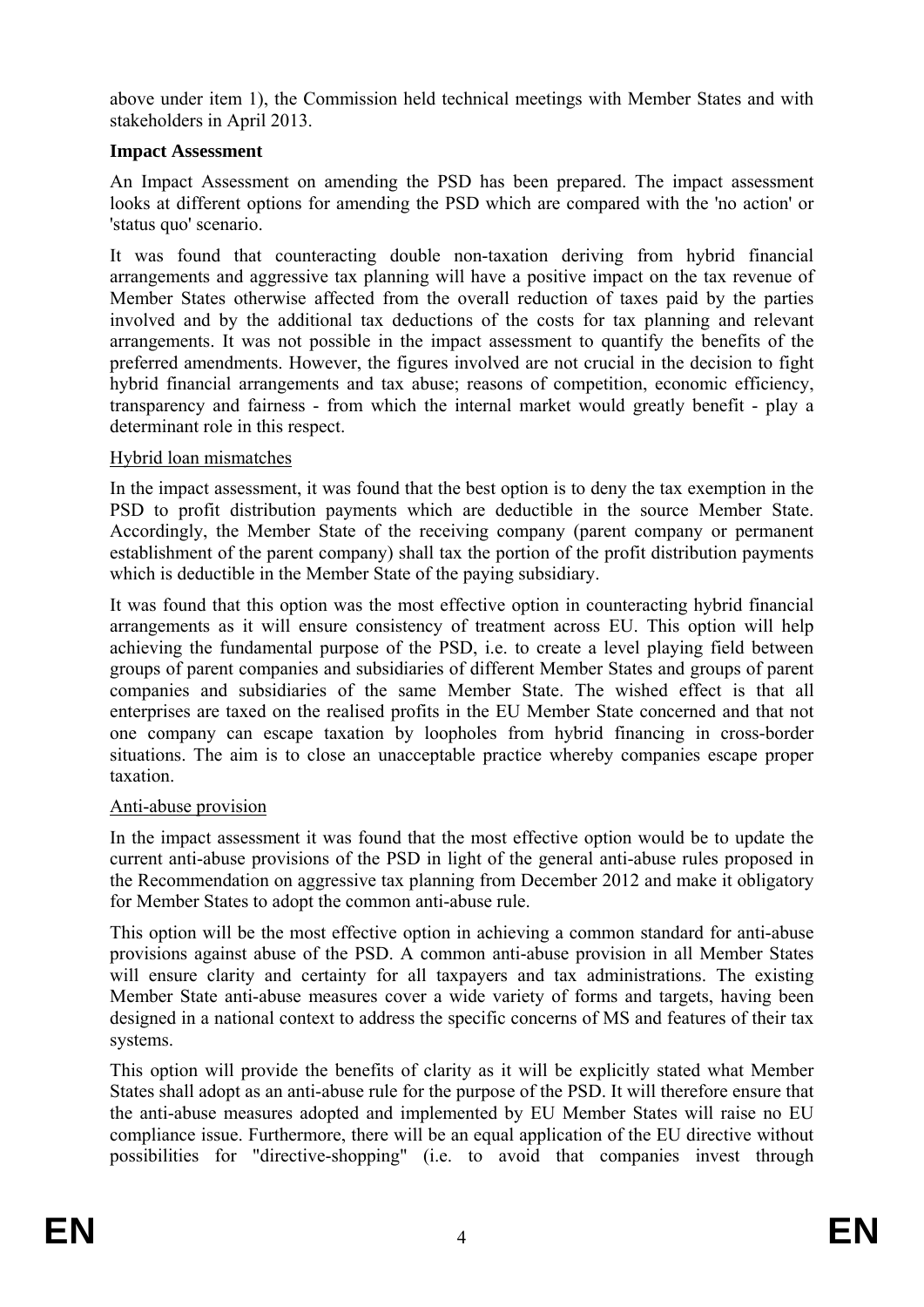intermediaries in Member States where the anti-abuse provision is less stringent or where there is no rule).

# **3. LEGAL ELEMENTS OF THE PROPOSAL**

The proposal seeks to tackle hybrid financial mismatches within the scope of application of the PSD and to introduce a general anti-abuse rule in order to protect the functioning of this directive.

These objectives require an amendment of the PSD, and therefore the only possible option is to present a Commission proposal for a directive. In direct tax matters, the relevant legal basis is Article 115 of the Treaty on the Functioning of the European Union (TFEU) under which the Commission may issue directives for the approximation of provisions of the Member States as directly affecting the functioning of the Internal Market.

The objectives of the initiative cannot be sufficiently achieved unilaterally by the Member States. It is exactly the differences in national legislation concerning the tax treatment of hybrid financing which allow taxpayers, in particular groups of companies, to employ crossborder tax planning strategies which lead to distortions of capital flows and of competition in the Internal Market. In addition, and in a more general sense, the considerable differences between the approaches of Member States against abusive behaviour lead to legal uncertainty and undermine the very aim of the PSD as such, namely the abolition of tax obstacles to the cross-border grouping of companies of different Member States. Action at EU level is required to better achieve the purpose of the initiative. Therefore the proposed amendments comply with the subsidiarity principle. The proposed amendments also comply with the proportionality principle as they do not go beyond what is needed to address the issues at stake and, thereby, to achieve the objectives of the Treaties, in particular the proper and effective functioning of the Internal Market.

# **Subsidiarity principle**

# Hybrid financial mismatches

Individual Member States' reaction to hybrid financial mismatches would not effectively solve the problem, as the issue originates from the interaction of different national tax systems. Indeed, single uncoordinated initiatives may result in additional mismatching or in the creation of new tax obstacles in the Internal Market.

Amending Double Tax Conventions between Member States would not be a suitable method for addressing the matter, as each country pair may arrive at a different solution. Other international initiatives, such as those undertaken by the OECD on corporate base erosion, would not be able to address the specific EU concerns as these require an amendment of the existing EU legislation.

Finally, the agreement reached in the Code of Conduct Group for Member States to take a coordinated approach can only be applied after an amendment to the Parent-Subsidiary directive which Member States cannot do without a proposal from the Commission.

# Anti-abuse provision

The current Parent-Subsidiary directive allows Member States to apply domestic or agreement-based provisions required for the prevention of fraud or abuse. This provision must however be read as interpreted by the CJEU. The CJEU jurisprudence sets the principle that Member States cannot go beyond the general Community law principle when countering abusive behaviour. In addition, the application of anti-abuse measures must not lead to results incompatible with fundamental Treaty freedoms.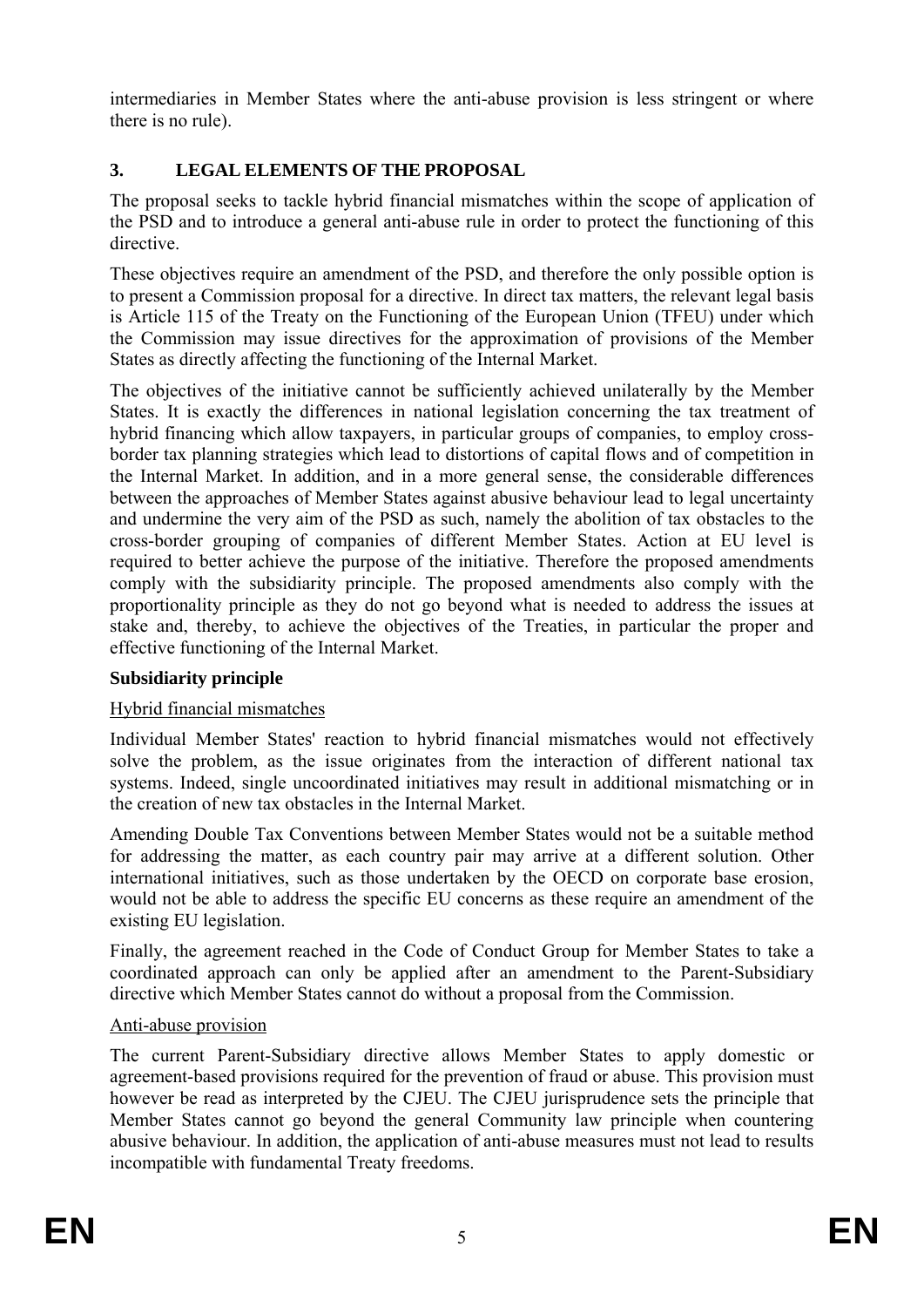Furthermore, Member States' existing domestic anti-abuse measures cover a wide variety of forms and targets, having been designed in a national context to address the specific concerns of Member States and features of their tax systems. The current situation gives lack of clarity for taxpayers and for tax administrations.

Taking all these factors into account, individual Member States' action would not be as effective as action by the EU.

# **Proportionality principle**

The obligation to tax is limited only the portion of hybrid financial payments which is deductible in the source Member State.

The proposed GAAR is in line with the proportionality limits envisaged by the CJEU case law.

Therefore, the proposed amendments comply with the proportionality principle as they do not go beyond what is needed to address the issues at stake.

# **Commentary on the Articles**

The proposal aims at modifying the Recitals, Article 1, Article 4 and to update Annex I Part A of the current PSD. The modifications and update are contained in Article 1 of the proposal.

# Recitals

Under the proposed amendment, the recitals explain that, in order to prevent that cross-border groups of parent companies and subsidiaries benefit from unintended advantages compared with national groups, the benefits of the tax exemption should be denied to distributions of profits that are deductible in the source Member State.

The fundamental purpose of the PSD is to create a level playing field between groups of parent companies and subsidiaries of different Member States and groups of parent companies and subsidiaries of the same Member State.

At the time the PSD was adopted, cross-border groups were generally at a disadvantage in comparison to domestic groups because of the double taxation to which profit distributions were subject; otherwise, bilateral double tax conventions were insufficient to create within the EU conditions analogous to those of an internal market.

To achieve the aimed neutrality, the PSD provided for the (i) abolition of withholding taxes on profit distributions and (ii) prevention of economic double taxation of the distributed profits through either tax exemption or tax credit in the Member States of the parent companies.

Since then, and in the last decade more and more rapidly, the situation has evolved.

The increase in cross-border investments has given cross-board groups the opportunity to use hybrid financial instruments taking unduly advantages from mismatches between different national tax treatments and from the international standard rules to relieve double taxation. This leads, within the EU, to a distortion in the competition between cross-border and national groups, contrary to the scope of the PSD.

# Article 1

The proposed Directive would allow Member States to take measures in order to prevent fraud and evasion. In this respect, the Commission service has recalled that tax fraud is a form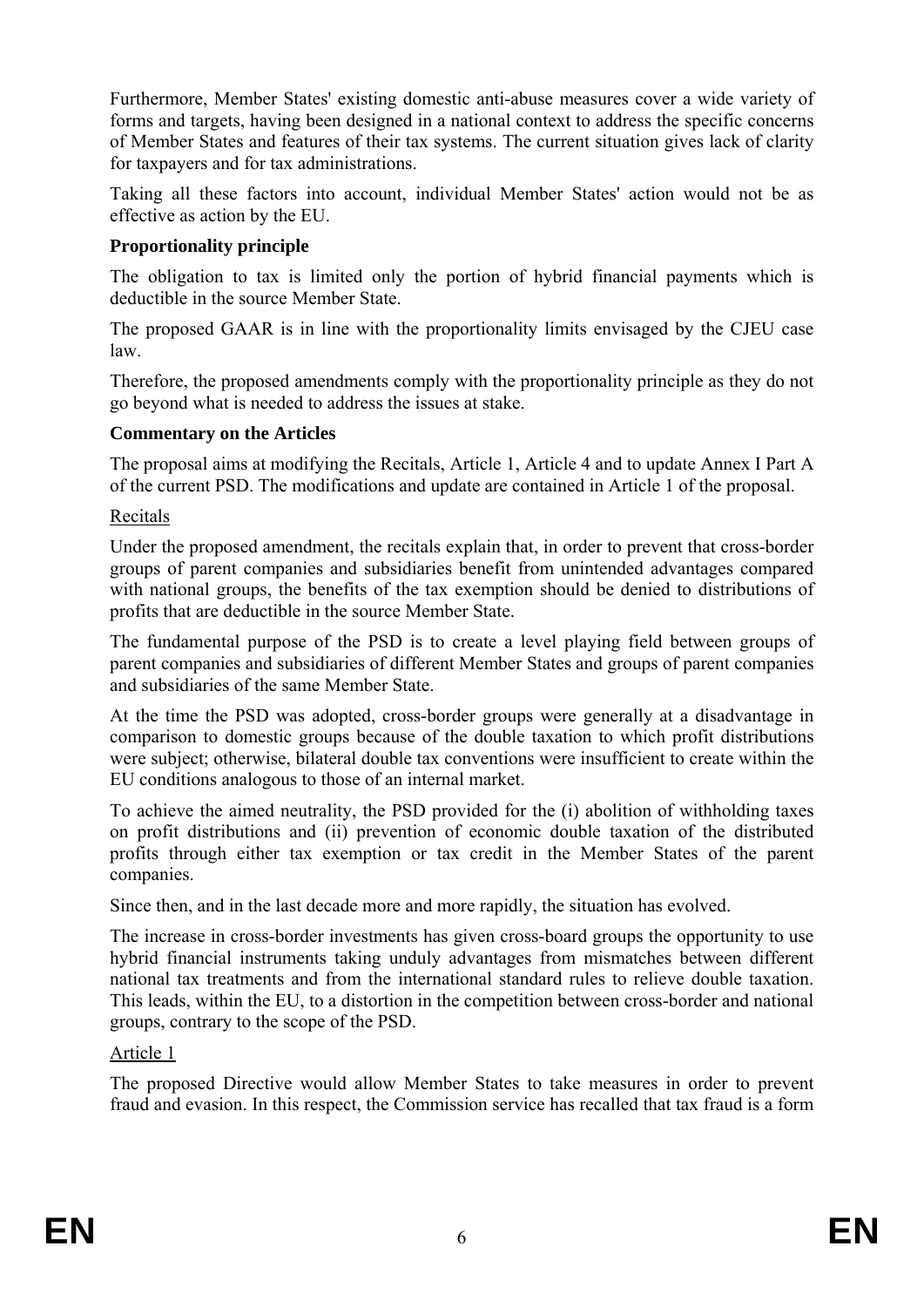of deliberate evasion of tax which is generally punishable under criminal law, and tax evasion generally comprises illegal arrangements where liability to tax is hidden or ignored<sup>11</sup>.

Furthermore, in order to address the risk of abuse, it is proposed to replace the current antiabuse provision by inserting a common anti-abuse rule, based on the similar clause included in the Recommendation on aggressive tax planning.

# Article 4

Under the proposed amendment, the Member State of the parent company and the Member State of its permanent establishment deny the benefits of the tax exemption to distributions of profits that are deductible by the subsidiary of the parent company.

Accordingly, in letter a) of the paragraph it is specified that the MS of the receiving company (parent company or its permanent establishment) shall refrain from taxing the received profits distribution only to the extent that those profits distributions are not deductible in the source Member State (i.e. in the Member State of the distributing subsidiary). The Member State of the receiving company shall therefore tax the portion of profits that is deductible in the source Member State.

No withholding tax would be imposed on the profits distributed by the subsidiary as the payment in the Member State of the subsidiary would be treated as an interest payment under the Interest and Royalties directive. There is a pending proposal in Council to align the current 25% eligibility shareholding threshold in the Interest and Royalties directive to the  $10\%$  of the PSD<sup>12</sup>. Moreover, typically hybrid financial arrangements are set up in Members States having a zero withholding on interest payments under domestic or double tax conventions provisions.

# Annex I Part A)

The proposed amendments include eligible companies which have been introduced in the company laws of the Member States after the recast of the directive. The Commission has received an updating request from Romania.

To this purpose, in letter (w) the following two types of companies are added: 'societăți în nume colectiv', 'societăți în comandită simplă'.

# **4. BUDGETARY IMPLICATION**

This proposal does not have any budgetary implications for the EU.

 $11$  $11 \qquad \qquad \text{SWD (2012) 403, p. 9.}$ 

<sup>12</sup> Proposal for a Council Directive on a common system applicable to interest and royalty payments made between associated companies of different Member States (recast) (COM (2011) 714).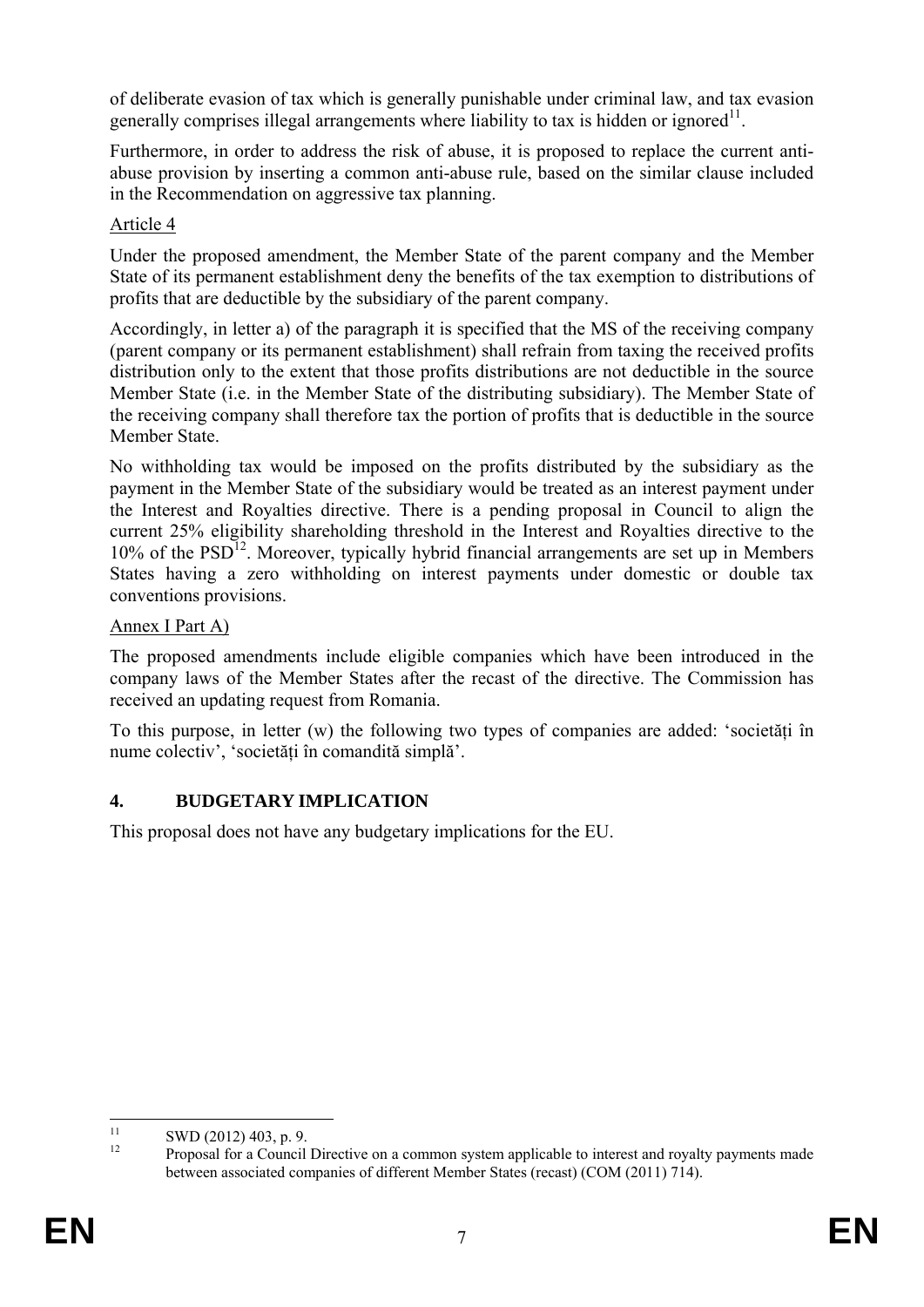#### 2013/0400 (CNS)

### Proposal for a

# **COUNCIL DIRECTIVE**

#### **amending Directive 2011/96/EU on the common system of taxation applicable in the case of parent companies and subsidiaries of different Member States**

THE COUNCIL OF THE EUROPEAN UNION,

Having regard to the Treaty on the Functioning of the European Union, and in particular Article 115 thereof,

Having regard to the proposal from the European Commission,

After transmission of the draft legislative act to the national Parliaments,

Having regard to the opinion of the European Parliament<sup>13</sup>,

Having regard to the opinion of the European Economic and Social Committee<sup>14</sup>,

Acting in accordance with a special legislative procedure,

Whereas:

- (1) Council Directive 2011/96/EU exempts dividends and other profit distributions paid by subsidiary companies to their parent companies from withholding taxes and eliminates double taxation of such income at the level of the parent company.
- (2) The benefits of Directive 2011/96/EU should not lead to situations of double nontaxation and, therefore, generate unintended tax benefits for groups of parent companies and subsidiaries of different Member States in comparison with groups of companies of the same Member State.
- (3) For the purpose of avoiding situations of double non-taxation deriving from mismatches in the tax treatment of profit distributions between Member States, the Member State of the parent company and the Member State of its permanent establishment should not allow those companies to benefit from the tax exemption applied to received distributed profits, to the extent that such profits are deductible by the subsidiary of the parent company.
- (4) In order to prevent tax avoidance and abuse through artificial arrangements, a common anti-abuse provision tailored to the purpose and objectives of Directive 2011/96/EU should be inserted.
- (5) It is necessary to ensure that this Directive does not preclude the application of domestic or agreement-based provisions required for the prevention of tax evasion.
- (6) It is appropriate to update Annex I, Part A to that Directive to include other forms of companies which have been introduced in the company laws of Romania.
- (7) Directive 2011/96/EU should therefore be amended accordingly,

 $\overline{12}$  $^{13}_{14}$  OJ C, , p. .

OJ  $C, p$ .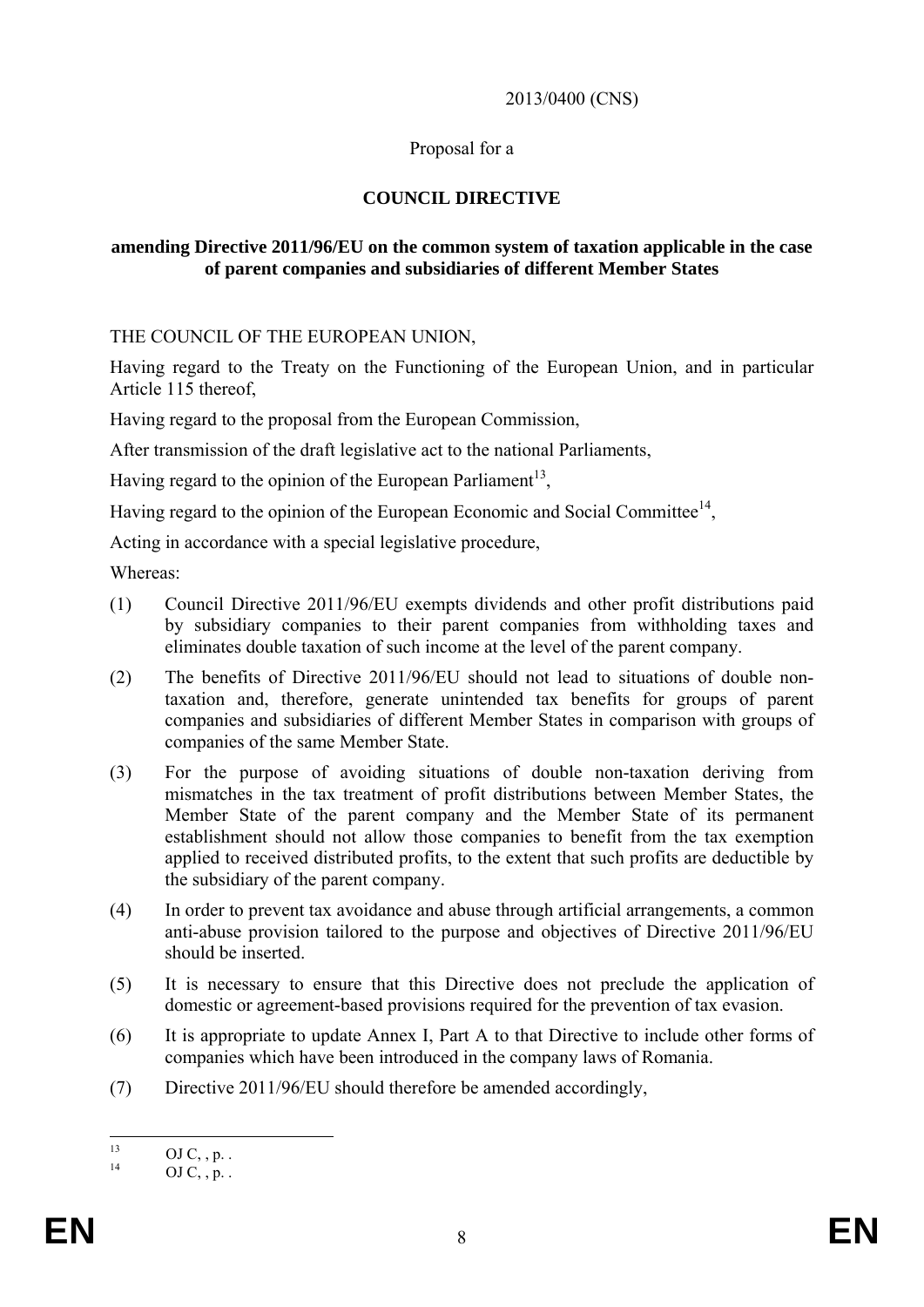### HAS ADOPTED THIS DIRECTIVE:

### *Article 1*

Directive 2011/96/EU is amended as follows:

1. In Article 1, paragraph 2, is replaced by the following:

"2. This Directive shall not preclude the application of domestic or agreement-based provisions required for the prevention of tax evasion."

2. The following Article 1a is inserted:

"Article 1a

- 1. Member States shall withdraw the benefit of this directive in the case of an artificial arrangement or an artificial series of arrangements which has been put into place for the essential purpose of obtaining an improper tax advantage under this directive and which defeats the object, spirit and purpose of the tax provisions invoked.
- 2. A transaction, scheme, action, operation, agreement, understanding, promise, or undertaking is an artificial arrangement or a part of an artificial series of arrangements where it does not reflect economic reality.

In determining whether an arrangement or series of arrangements is artificial, Member States shall ascertain, in particular, whether they involve one or more of the following situations:

- (a) the legal characterisation of the individual steps which an arrangement consists of is inconsistent with the legal substance of the arrangement as a whole;
- (b) the arrangement is carried out in a manner which would not ordinarily be used in a reasonable business conduct;
- (c) the arrangement includes elements which have the effect of offsetting or cancelling each other;
- (d) the transactions concluded are circular in nature;
- (e) the arrangement results in a significant tax benefit which is not reflected in the business risks undertaken by the taxpayer or its cash flows.
- 3. In Article 4, paragraph 1, point (a) is replaced by the following:

"(a) refrain from taxing such profits to the extent that such profits are not deductible by the subsidiary of the parent company; or"

4. In Annex I, part A, point (w) is replaced by the following:

"(w) companies under Romanian law known as: 'societăți pe acțiuni', 'societăți în comandită pe acțiuni', 'societăți cu răspundere limitată', 'societăți în nume colectiv', 'societăți în comandită simplă';"

# *Article 2*

1. Member States shall bring into force the laws, regulations and administrative provisions necessary to comply with this Directive by 31 December 2014 at the